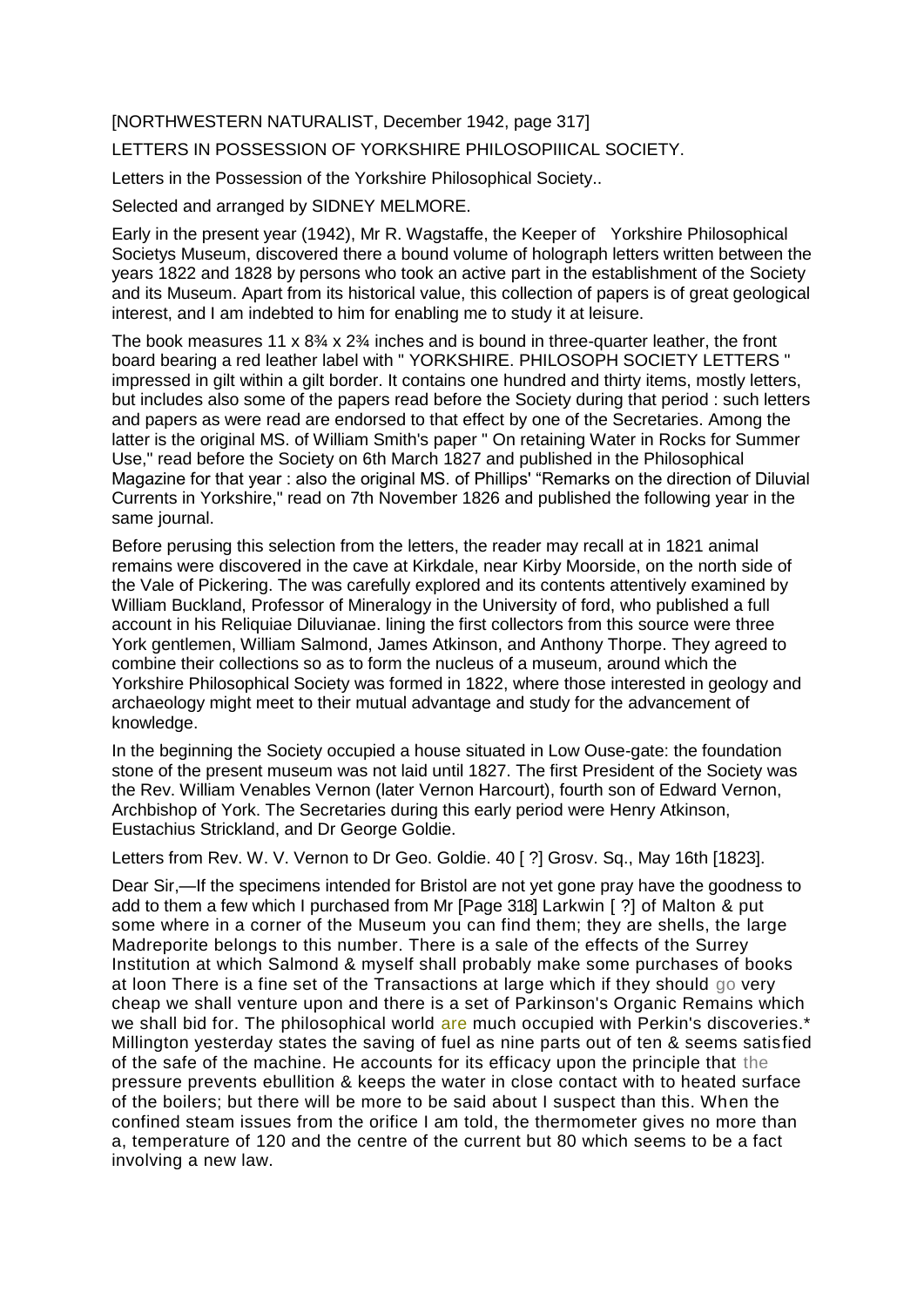\* For a notice of Perkin's Engine see *Phil. Mag.,* Vol. lxi, Jan.-June 1,823; p. 313

Yrs very truly, WM. V. VERNON.

The next two letters were read before the Society on 10th June 1823, Grosv. Sqre., May 26 [1823],

Dear Sir,—I enclose a Note to Messrs Raper desiring them to transfer £113.: 2 from my account to Messrs S. Tuke & Co which I shall obliged to you to send to the Bank.

I did not purchase for the Society either the P. Transactions which sold for seventy guineas or the Organic Remains which went for £8: 10. For the last I would have bid as far as £9, but the Plates were in some measure defaced by the mark of the Institution. I purchased however Pallas's travels, the two works in French consisting of seven Volumes. Matter [ ?] and two Volumes of Plates & Maps in condition almost new & only injured by the Society's Mark in respect to the Vignettes of the second work (the travels in the South of Russia) for £6 :12. The Committee are at liberty to take or decline them as they please; they are cheap & contain a good deal of Natural History including Geology. also bought on the Society's account Miller Illustrations of the Linnean System, one volume of which consists of coloured Plates and which is good order ; three Volumes fol. for £3 : 10 also Samouelle's Entomology coloured plates for 8 shillings. I have mot with a set of philosophical Transactions consisting of 64 volumes Quarto containing them at large for half a century and a more copious abridgement of the former paper than Hutton's for £18 and have no hesitation about buying them for the Society. They come down to 1800, to supply them from that time will cost from £20 to 25 ; but this may stand over.

Salmond & myself have been purchasing some minerals for the Society at an Auction which has been going on for the last week, the purchase may amount to some £30 & we do not propose to go fourth without directions from the Committee unless anything very desirable [Page 319] should offer but we were of opinion that you would not object to enlarge the Society's collection to this amount as a commencement.

I have been looking at the arrangement of the Geological collection at the R. Institution. The shelves are elevated at a much greater angle & the specimens supported by partitions. The shelves are short and made to be taken out. The glass coincides with the divisions of the shelves, the cases are of deal painted oak colour. Would not this be considerably cheaper than oak for our own?

I gave Brown a letter of introduction to Dr Wollaston, who tells me his principles are just but not new, he sent him to Jackson who according to his account agrees with him in the practical part, Jackson sent him to Turner who differs from him. I will get him if I can some lithographic Instructions.

Pray tell Barclay the Bookseller that the Archbishop has no objection to his dedicating his Scripture Atlas to him. I have seen Perkin's inventions which are very promising even though he should not execute all which he undertakes. Wollaston who speaks on the subject with much reserve says that the engine hitherto has only been at play and that it remains to be proved that it possesses the ten horse power which the Inventor ascribes to it. The condensation of the, steam is accomplished by a blast of cold air, the steam passing thro' tubes of a narrow bore subjected to the action of the blast. The phenomenon of the vapour issuing at a heat which the hand can bear appears not new for in one of the early accounts of Papin's digester the vessel burst & the vapour escaping did not scald the person whose head was close to it. It issues with great force & much rarified & is so rapidly cooled down by the rush of cold air which that rarifaction occasions as to become immediately of a low temperature.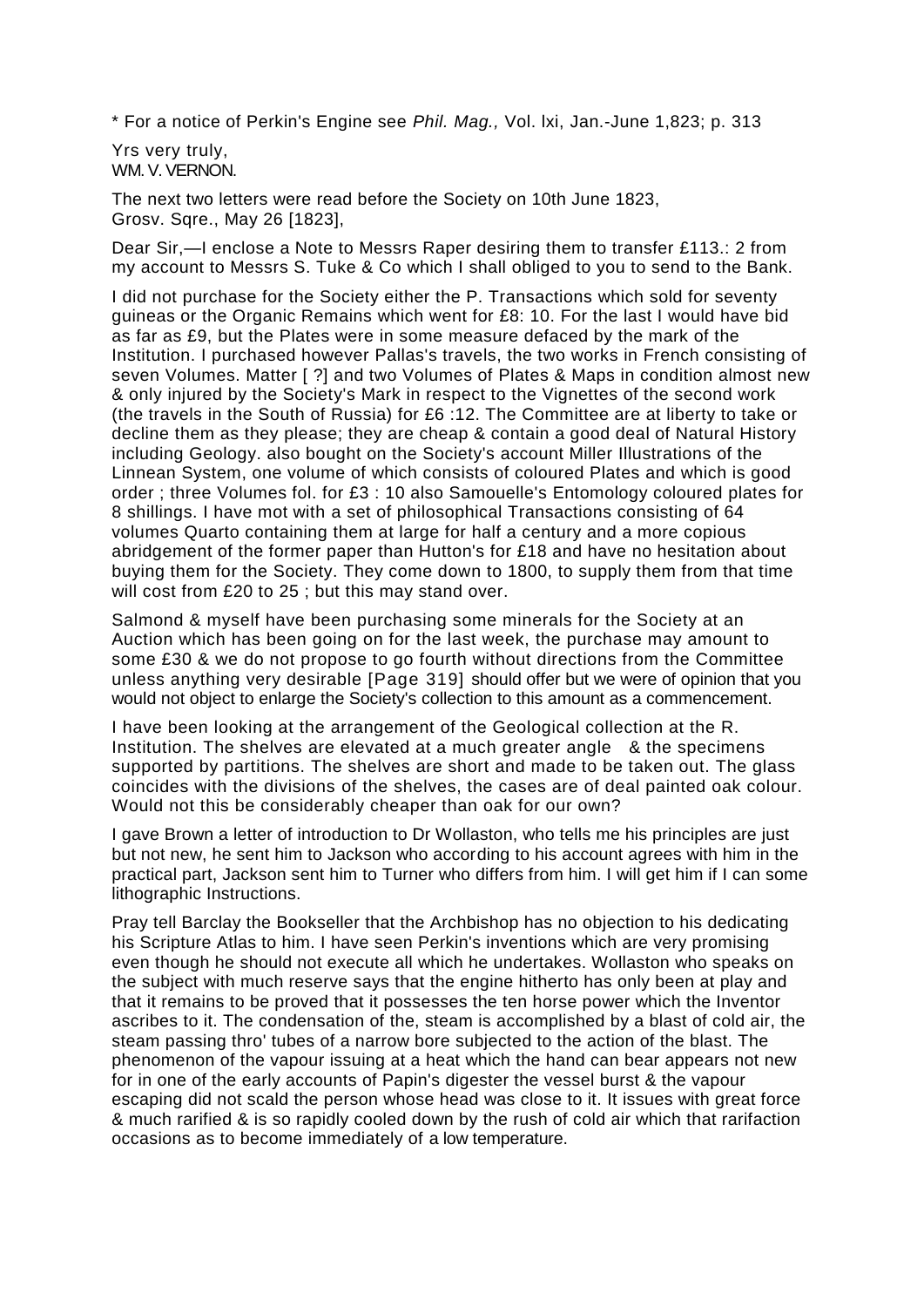I have a promise of some Hyena's bones from Plymouth limestone on the part of Lady Morley. The relief to the English Catholics will pass without opposition I imagine.

Yrs. very truly, WM. V. VERNON.

I send the Society an account of the borings of which I am also promised specimens at Lord Strafford's villa at Richmond thro' the London & plastic clays into the Chalk, the sand above the chalk was so hard as to break all the implements; the first spring was found in the quicksand just, above this, the supply of water obtained is very abundant.

Grosv. Sqre., Monday, June 2 [1823].

Dear Sir,—I find from those here who are experienced in Geological collections from Faraday at the Royal Institution and from Mr Webster at the Geological Society that there is very great difficulty in preserving such collections from dust. Faraday says that a great part of his time is occupied in cleaning the minerals of the Institution notwithstanding they are kept in cases with glass doors & Webster says that glass doors are no protection unless very particular care is taken in their construction; It is necessary to fit them with bevilled planes at all the points at Which they open and to cover the bevilled planes with cloth, so that they [Page 320] may be closely pressed together when shut; and this on the side where the hinges are as well as in other parts; and Mr W adds that unless the dust is excluded the Geological no less than Mineralogical specimens are soon spoilt, the appearance of the fracture which should always be fresh being impaired. The Committee will probably think these suggestion worth attending to in constructing the cases at York where almost as much mischief is to be apprehended from dust as in London. I met M. Brochant the celebrated French mineralogist at the Rooms of the G. Society. He has a geological commission it seems from the French Government to explore the strata of this country & purposes to go north. ward in a few weeks when you will probably see him at York.

I was shewn the other day by Faraday his nine new gaseous fluid some heavier some lighter than water and not mixing with it in all proportions so that it is easy to distinguish them. Chlorine is the only on of these fluids that is coloured, it is heavier than water; the others are remarkably limpid & the fluidity of them all is also remarkable. There have been many accidents of explosion which have deterred Faraday from continuing his experiments at the present high temperature of the air

We shall send the books & minerals we have purchased in a few days by sea.

Yrs. very truly, WM. V. VERNON,

The next letter was read before the Society on 11th November 1823

Eaton Hall, Nov. 3rd [1823].

Dear Sir,—Having a long journey to make to Sidmouth and intending to pay a visit on my road there to Mr Conybeare and to see what they have been doing at Bristol I am afraid there is no chance of my returning in time to be present at the next meeting of the Y. P. S. I do not however lose sight of the Society's objects and collect what I can for our Museum.

I have had a letter from Mr Buckland in which he gives me again the Tray maker's address of whom he has himself ordered 8000 Trays for the Oxford Museum. The name of the man is Leaver & he lives at 16 Little Knight Rider Street, he has lately been ill & unable to execute either of, our Orders but Buckland has written to him to expedite both

I had asked the Professor who is better acquainted I believe than a body with the Oolitic series of rocks his opinion as to what parts of that Series occur in Yorkshire, he answers me : " I am glad you have be following up the Oolitic chain in Yorkshire, which I am of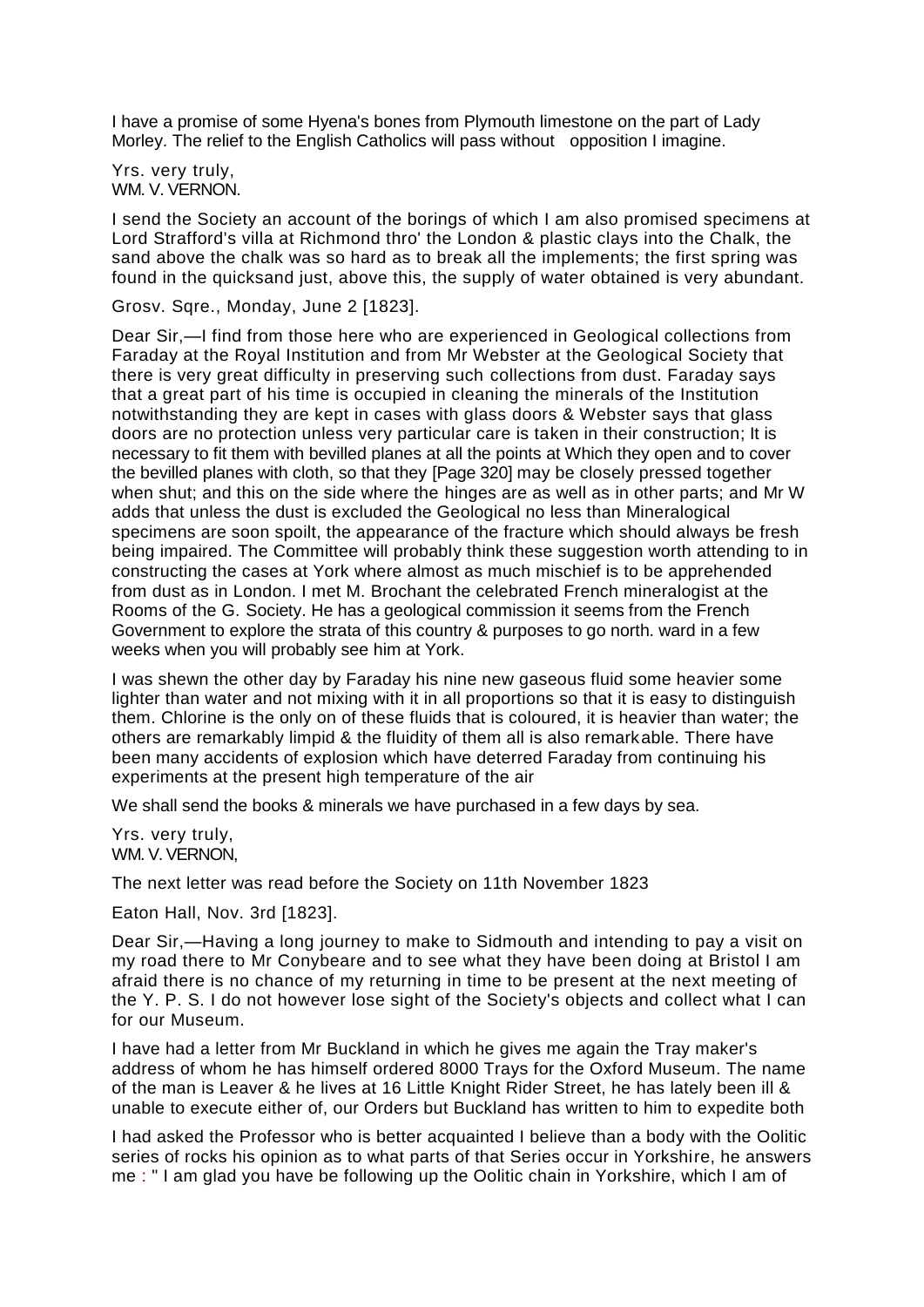opinion contains only the higher members of that formation, chiefly Oxford Oolite Coral Rag, and Calk Grit, the two former as usual running into e other, and reposing on the latter. Scarbro' Castle affords a good example of their Section, the under bed being Calk Grit which is seen still bet in the Rocks at Filey Bridge & the sandstone of which Rivaulx & Duncomb Park are built as well as Castle Howard. The ferruginous Sand sandstone which you mention full of fossils (at S. Cave) is this same Grit. The .Brantingham and Cave Beds are the superior or Oxford Oolite. I think the Bath & Stonesfield Beds are wanting and replace [Page 321] by Cleveland Coal measures and the only place I know of the Inferior or Bastard Oolite is in the hills above Stokesley where it appears only in a sandy form, but is recognisable by its shells. I think the Calcareous sandstone which forms the great mass of the Hambleton hills is Calc Grit covered by caps of Oolite ; in short it is Bullington Green & Heddington hill over again. I suspect this formation may be recognised also in Lincolnshire, but as yet there is more evidence of the middle and lower Beds of the Oolite formation in that county than of the superior ones. The Galt you have discovered occurs also at Hunmanby just under red Chalk and may be known by its small and transparent Belemnites." Mr Buckland might have added the localities of Knapton & Rillington and I have lately found it opposite Goodmanham on the road from S. Dalton. to M. Weighton and have Sent some specimens of it from that place containing fragments of Belemnites which I beg you to present to he Society : it is mixed with red Chalk). Mr Buckland goes on to say I hat the quarry I had described to him at Hessle promises to be productive of fossils of the Diluvial order & expresses a wish for any intelligence which may arise for his 2d Volume which is to come out in the spring. Mr Murray is going to reprint the former volume immediately to the extent of 1000 Copies in spite of Mr Granville Penn who has just put out a long critique upon it and a rival theory of his own.\*

\* A paper on Penn's theory of the formation of Kirkdale Cave, by James Smithson, will be found in *Annals of Philosophy,* Vol. viii (1824), p. 50,—S.M.

Mr Buckland mentions a new theory also of Stonehenge, by Mr Brown of Amisbury [sic], who contends that Stonehenge is an Antidiluvian Temple, the fallen parts of which were washed down by the Deluge, and as Mr Buckland has shewn that Elephants & other gigantic animals inhabited England at that period, he thinks the Antidiluvians, who were themselves a gigantic People, could have had no difficulty by the aid of a team of Mammoths in transporting the stones from any distance and as England was united to the continent before the flood he is of opinion that Adam retired here after the fall, built Abury, with its serpentine emblems, to commemorate it, and lived and died on Salisbury plain.

I enquired at Trentham about the borings which I had heard at Stittenham had been sent from thence to Lord Stafford and procured them for the Society; they consist of clay or shale to the depth of 80 yards; this is undoubtedly the same stratum which occurs under the oolitic strata at Craike Hill, being there called *Claypenny,* and again at Kirkham Abbey, the *second shale* of Young.

At Trentham I saw the Rib of a large animal, probably Elephant, about five feet long which had been dug up in the Park many years ago & is mentioned by Mott as a Mammoth's bone. Trentham stands on the now Red sand which appears to be in immediate contact with the coal measures without the intervention of the Magnesian Lime. I desired to have a Section of the mines.

Eaton also stands upon the Red Sand; the plain is bounded on the West by the Coal measures and the Mountain lime: here also in passing tom the red sand to the Coal you do not find any Magnesian Lime; besides coal, iron is worked in these measures; and in the Chert & Shale [Page 322] intervening between them and the Mountain lime, as well as in the lime stone itself, Lead in very numerous and rich veins. I was the other three hours under, ground in Lord Grosvenor's mines at Halkin in Flintshire. The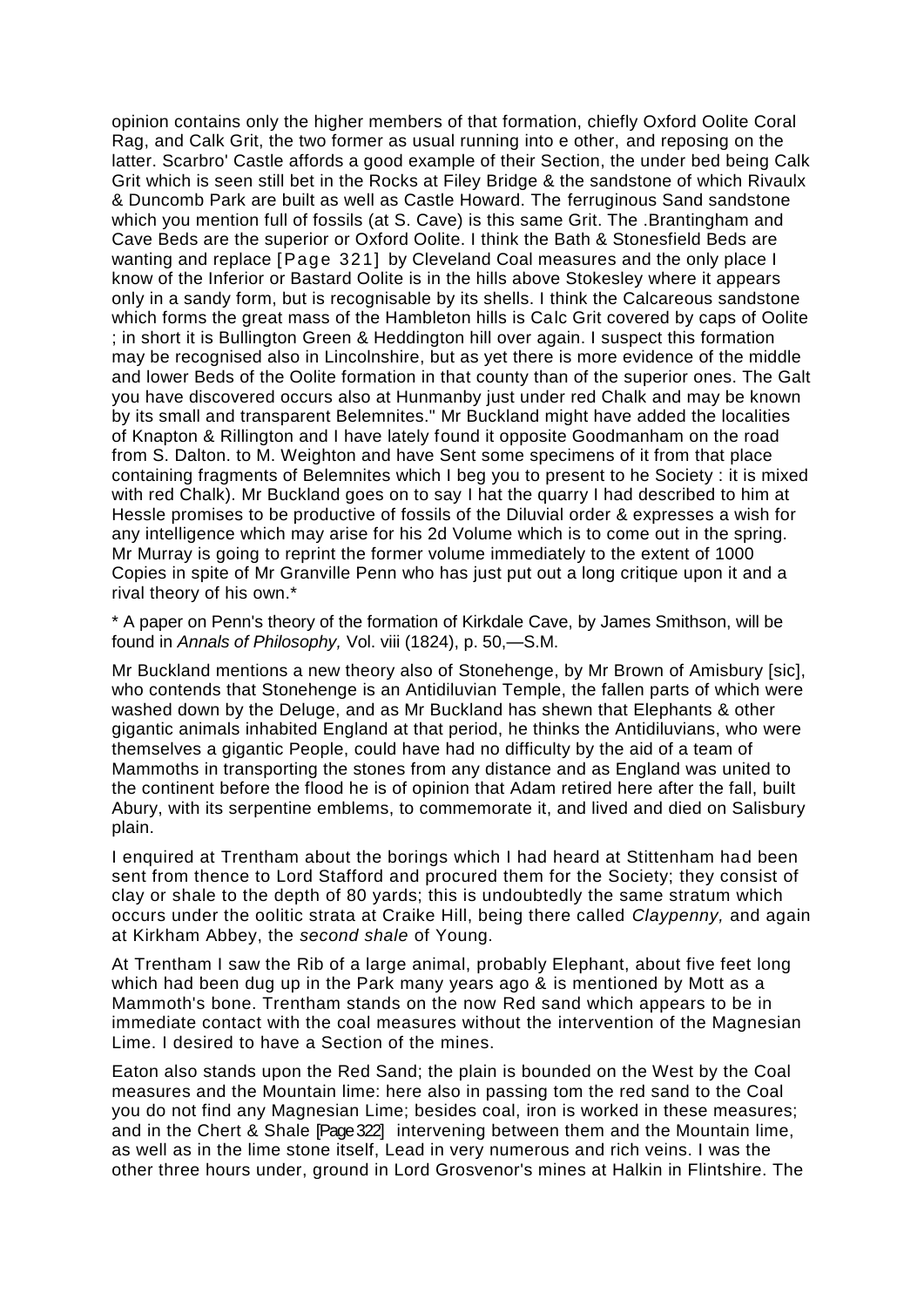direction of the vein which I visited was from N.E. to S.W. The Strata thro' which it passed

|    |                    | Yards     |
|----|--------------------|-----------|
| 1. | Shale              | 10        |
| 1. | Chert              | 15-20     |
| 2. | Shale              | 8         |
| 2. | Chert more flinty  | 8         |
|    | Sandstone          | 2         |
| 3. | Chert harder still | $20 - 30$ |
| 3. | Shale hard black   | 5         |
|    | Limestone          |           |

In the last shale is no ore but the vein recurs in the limestone in the same direction & quantity as before, a fact inconsistent I think with the theories of its being either thrown up from below or infiltrated fro above. The galena has here no gangue and does not seem to alter the strata it traverses, except that in the lime it is accompanied with calc. spar. Calamine is occasionally found near it and sometimes lumps of Copper ore.

WM. V. VERNON.

*Rev. W. Buckland to Rev. W. V. Vernon.* Deer. 29/22.

My Dear Sir,—Many thanks for your last & the sketch inclosed in it, from which it is obvious that the Rat is of a Post Diluvial Family, whether aquatic or of the land may be ascertained at once by the teeth or tail or Bones of the leg - if you will only set some of the young surgeons in York to prepare a Skeleton of the land & water Rat to be placed in the Institution in the Drawer with the Kirkdale Bones. I shall be happy to see Miss Atkinson's drawing of the individual in the stalagmitic crust, but I think it clear he never had the honor to be carried to his grave by an Hyaena [sic]. I am much gratified to hear you report such good Progress of your institution & hope you will get some fine specimens of the Ichthyosaurus & Whitby Treasures through Mr Bird & Mr Young. There is a very fine Collection at Scarbro' belonging to Mr Hinderwell, an elderly gentleman, which would at once set you up if he could be induced to bequeath it to you, or transfer it immediately wh wd [sic] be much better: by-all means make him a Member. Also at Bridlington there is a man who keeps a small museum & has in it some good things for wh he asks enormous prices, among them is one wh he wd not sell me at any price but might give to the Museum perhaps, viz., a portion of a tusk of Elephant found near there, so perfect that it is still hard ivory & several snuff boxes have been made from it. The Residuary Portion shd be rescued *coute qui coute* from such Desecration. It is the only tusk yet found in England in so perfect a state; that of Dr Alderson's I mentioned in my last is nearly as perfect but not quite so. I am glad to hear you are putting yourselves in Correspondence with the [Page 323] Coal Iron and lead Districts & about to visit them yourself. This cannot fail to do much good. In another cover I inclose you a Copy of my syllabus which requires a few local alterations, but in the main is correct. With Regard to the Geological Books for the Society, I hold the following to be the most essential & beyond all Conybeare & Phillips, 2 or 3 copies of it so as to be in constant circulation as your Text Book. 2° Jameson's translation of Cuvier's Theory of the Earth, 2 copies. 3° Geological Transactions. 4° Cornish D°. 5. Cuvier's Animaux Fossiles, the new Edition of wh 4 or 5 Parts are already out. 6 Parkinson's Organic Remains, 3 vol. 4° & his recent essay. 7 Sowerby's Mineral Conchology : to these add Kidd's Geology & outlines of Mineralogy. Bakewell's Geology. Greenough's D°. Smith's Sections of England &

County maps published at Carey's & Greenough's Map of England &c. Thomas' Map & report. on the mining district of Cornwall (at Carey's) also Williams' mineral Kingdom. Farey's Derbyshire. Forster's Section of the Strata from Newcastle to Cross Fell. Hamilton's Letters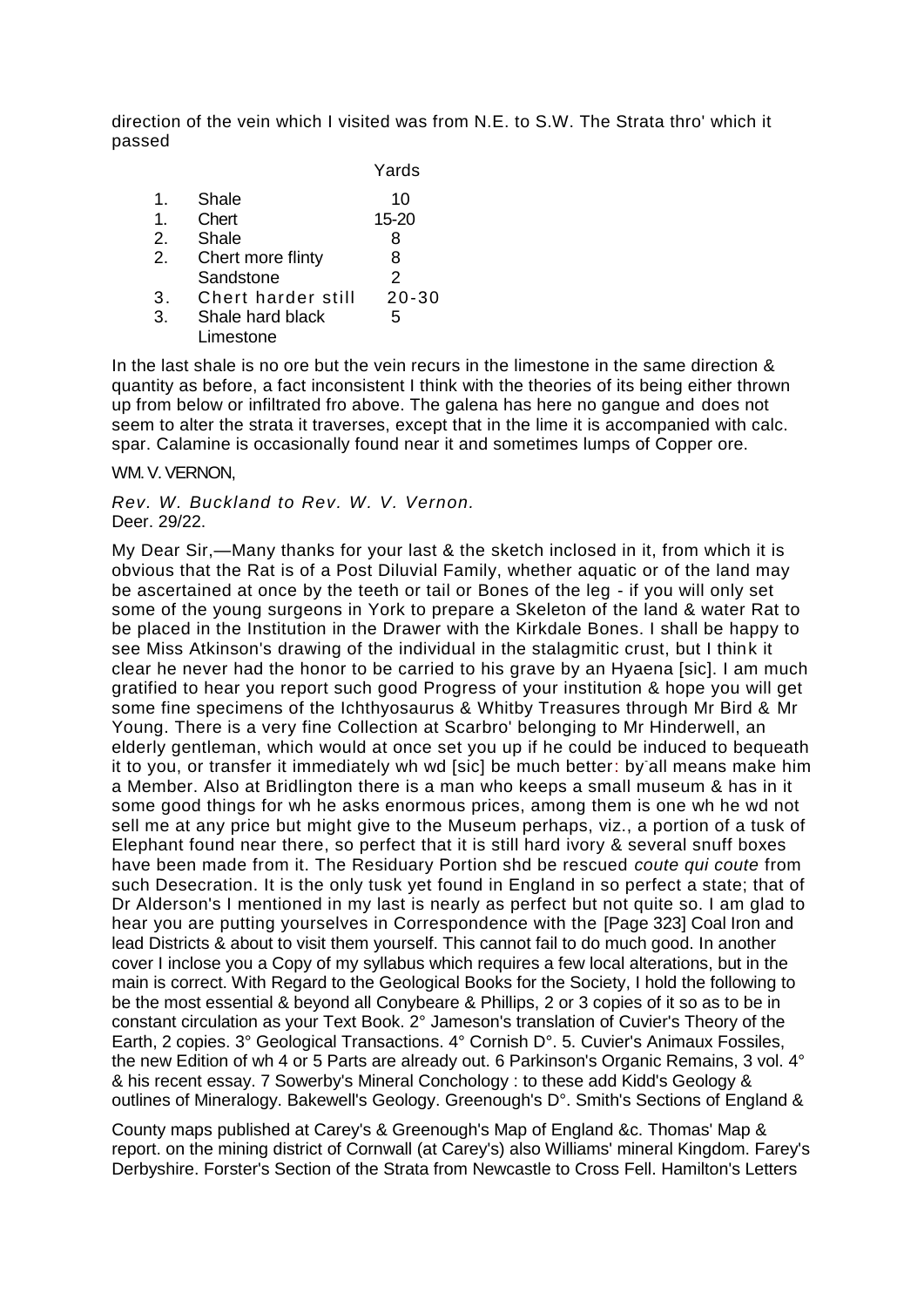on Antrim. Townsend's Character of Moses. Mantell's Geology of Sussex. Macculloch Western Islands & Classification of Rocks. Jameson's Mineralogy. Sumner's Records of Creation. Miller's History of the Crinoidos. Brongniart's Crustacees. Journal des Mines. D° De Physique. Silliman's American Journal & the English Philosophical Journals of the Day. The above are the principal Books connected with English Geology none of which I think you ought to be without. I could add more but these will do to make a Beginning. There is a Work 8° on the Scarbro' fossils published anonymously 7 years ago. Mr Bird's Book of course you have & as soon as it is ready I shall send the Society my new edition of Kirkdale with the German additions on which I am at the moment busily employed.

Believe me to remain, Very sincerely yours, WM. BUCKLAND.

Fragment of a Letter from R. I. Murchison to Rev. W. V. Vernon.

. . & in the diluvial rubbish with which it was filled were teeth of Hyena - portions of skull small bones of rat - teeth of horse - Album Graecum doubtful - Buckland got in about twice his length & burrowed With great energy - his opinion being that the fissure may still lead to a Ova - however the remains were all found near the aperture & were associated with chalk flint and soil and some calcareous concretions - I was one of a party of six from the Society which filled the Maidstone Coach & threw the Kentish Men into alarm.

In haste believe me always, most sincerely yrs., ROD. I. MURCHISON.

I hope to be able to call at York on my return.

There now follow all the letters in the collection written by Young and Bird, authors of A. Geological Survey of the Yorkshire Coast, first published in 1822.. The letters from Bird are addressed to Vernon.

[Page 324] Reverend Sir,—I arrived at home last week from an excursion in the country, your letter had lain at my lodgings till my return. I am totally at a loss how to express my gratitude to you for your kind attention lo my interest, in procuring for me a lithographic press, which I shall he happy to deposit in the Museum of the York philosophical society as soon as I can spare it. On Tuesday last I sent by the carrier from Whitby to York, two boxes of fossils from my own collection as a donation to the York philosophical society ; one of the boxes contains bones of an Ichthyosaurus, the detached bones of one of the paddles is very interesting and as intire as any that have been found in this district. The head being crushed and mutilated was indistinct, but I have packed in the same box two parts of another head, found near the same place, and which appears to have belonged to an animal of the same size and species which together with the other bones will make a good specimen of the Ichthyosaurus. The other box contains impressions of plants and a few fossil shells from the rocks near Whitby. In a short time Mr Young and I intend to send you a series of rock specimens from our district. Mr W. Wetherall having left Whitby to reside in the west of Yorkshire, I have never had an opportunity of treating with him for the remains of his collection.

Whenever I may have it in my power to do anything for the interest of the York philosophical society I shall be truly happy to avail myself of the opportunity.

I remain, Reverend Sir, Your obedient and very Humble Servant, , JOHN BIRD. Whitby, Augt. 11th, 1823.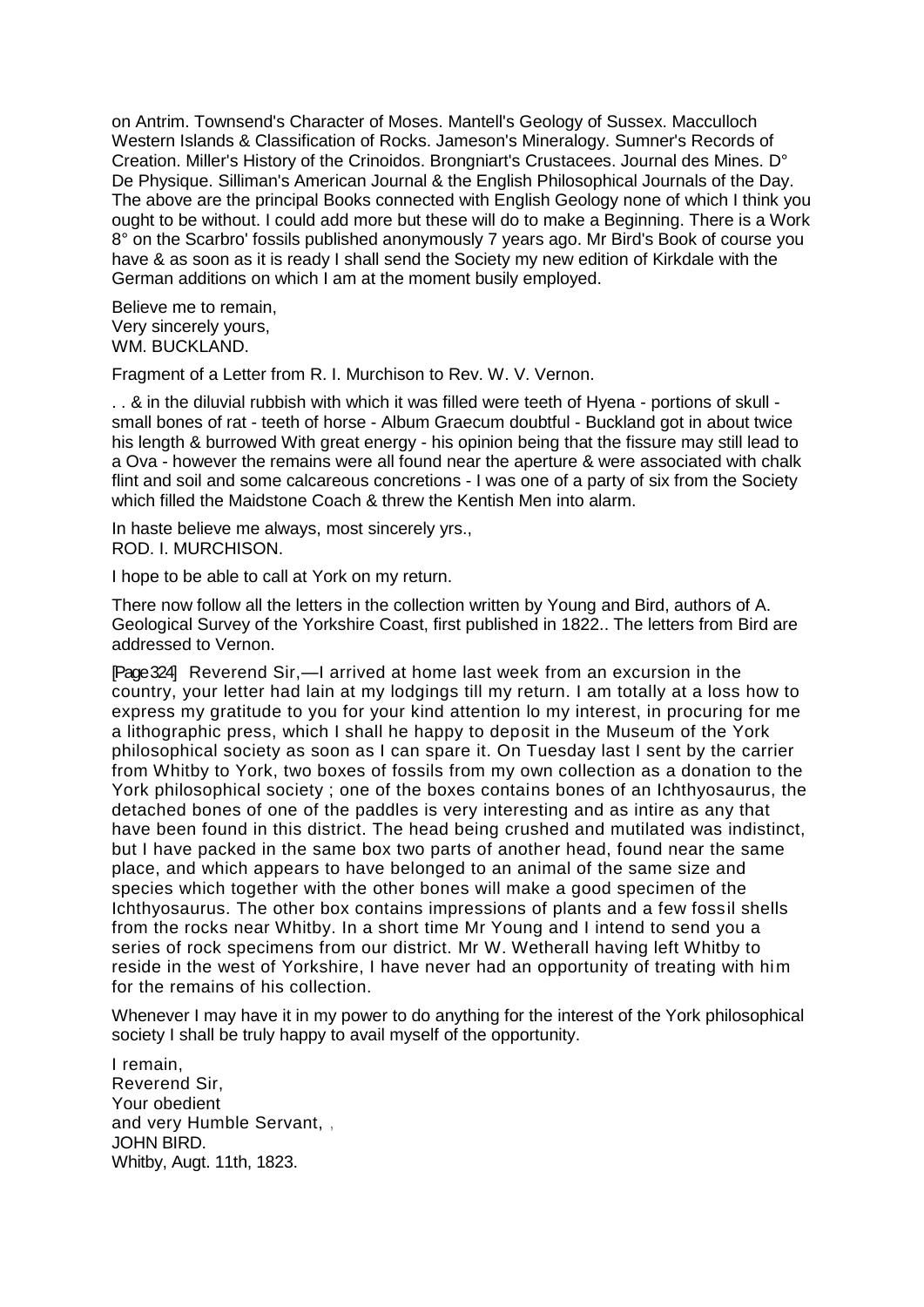Whitby, Deer. 9th, 1823.

Rev. Sir,—I have been from home several weeks which prevented my answering your letter of the 24th Augt. The bones of the fossil animal which I sent to your society were all found in one place and were got up with a quantity of the aluminous rock attached to them, but it soon fell to shivers and the bones became separated from each other ; the head had been crushed and mutilated when first deposited, some fragments of it were sent amongst the rest of the bones. The other fossil head has belonged to an animal of the same species and about the same size. The head of the fossil animal which I lent Mr Buckland shall be at your service as soon as it is returned. Mr Wetherall has gone to reside in the neighbourhood of Ripon. I saw him a short time since, he says he intends to make a donation of some of the fossils in his collection to your society. We have made a considerable addition to the collection in our museum, particularly of vegetable impressions from Newcastle, and mineral specimens from various parts of the world. There have been no . fossils of any account found at Whitby lately.

I have not received the Lithographic Press.

I remain, Revd. Sir, Your very Humble Servt., JOHN BIRD.

[Page 325] The rest of the letters in this instalment are from the Rev. George Young, the author of the *History of Whitby* (2 vols., Whitby, 1817). Nome are addressed to Vernon, others to Dr Goldie : a few have no recipient's name attached.

Whitby, Nov. 6th, 1823.

Dear Sir,—I feel almost ashamed to say, that the rock specimens are not yet sent off, as owing to many engagements I have not had time to

arrange them & pack them up. Besides, I have been waiting the arrival of some Boxes of specimens to make the series more Complete.

Being in Cleveland last week, I discovered some spots where the Whinstone Dyke passes through the Alum shale. The effect produced on the shale is just what we might expect : it has the appearance of having been *baked.* So completely is its aspect changed, that though Mr Bird & I had seen one of the places more than once, we had no idea that I. was the alum-shale. Some specimens of it will be sent you, some of hem containing the organic remains common in the alum shale.

Have the goodness to hand the article written on another page of this sheet to the Editor of the. Yorkshire Gazette, or some other York paper, to insert as a piece of literary intelligence. It is not meant as an Advertisement. With best wishes to Mr Salmond, Mr Thorpe, &c.

I am, Dear Sir, Yours respectfully. GEORGE YOUNG.

Whitby, Deer. 4th, 1823.

Dear Sir,—Before this reaches you, you will have received a box containing rock specimens & minerals for the Museum of the Yorkshire Philos Society. I intended writing you yesterday that the box might not get the start of the letter; as some explanation of the contents of the box is necessary; but some gentlemen having called on me just before post-time I was prevented from writing. You will find in the box several specimens of red sandstone, or red marl, and rocks connected with the red sandstone; and a few specimens of the magnesian limestone from Hartlepool & Sunderland; of the lowest shale; of the chalk, and the upper shale succeeding it. You will also find a variety of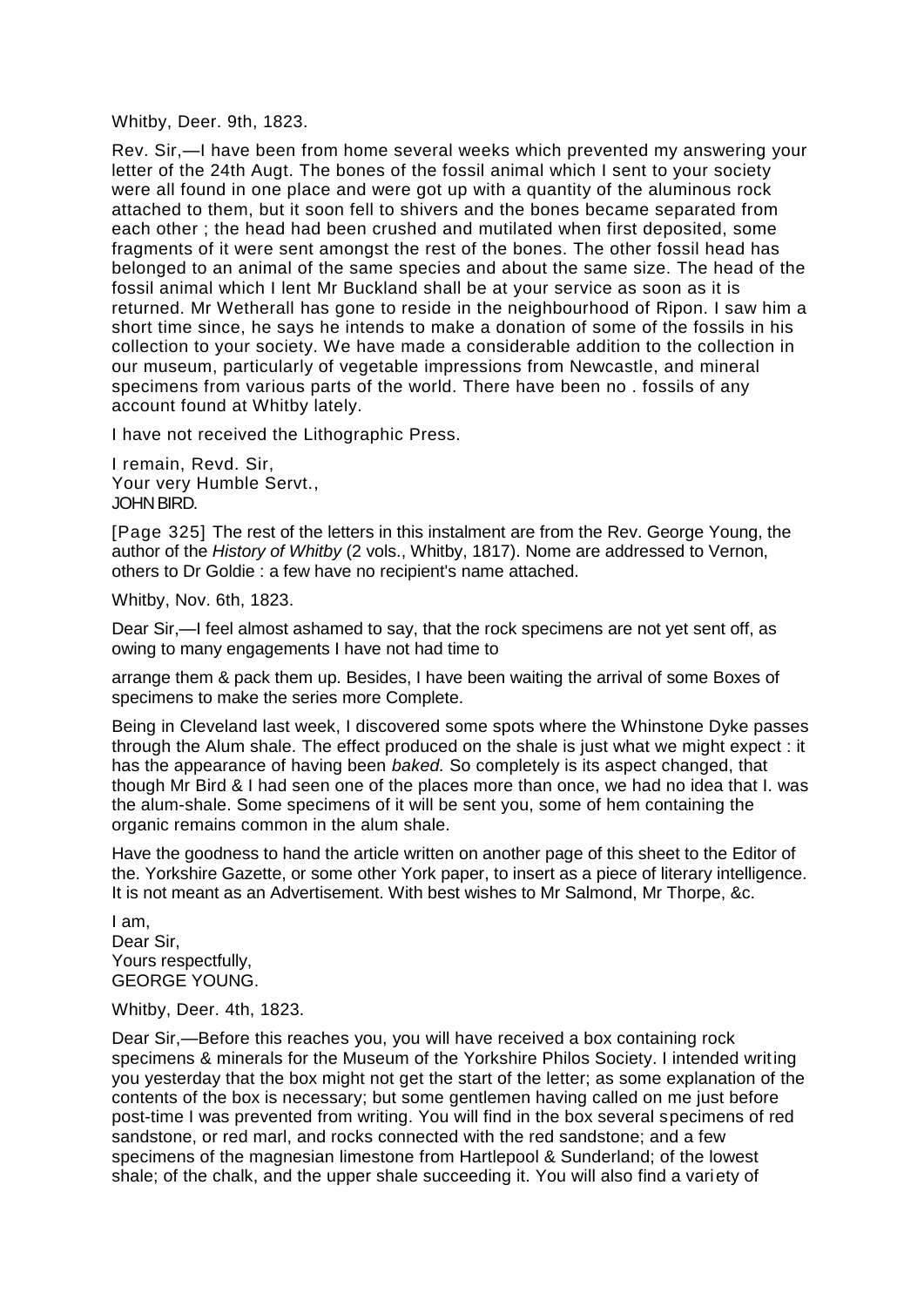specimens of Whinstone or basalt from Longbargh quarry, with several pieces of the alum shale, as changed at that place, by the effect of the Whinstone dyke. In another parcel you will find the Shetland rocks & minerals, which I formerly mentioned, and for which (as I then stated) you will be so kind as pay 10s / 6d to Mr Wm. Cave, engraver, desiring him to put IL to my credit. The remaining contents of the box are part of the present which I have so long promised to your Society. You will observe that they are from the extremities of the district, and I have left the middle to be filled up, by a second box. Whether I can send off the 2d box next Tuesday or not, I cannot positively say; but you may look for It either next week, or the week after.

Present my best respects to Mr Thorpe, Mr Salmond, the Rev. Mr Vernon, and other friends. I was glad to observe that you had lately an [Page 326] interesting present made to your Museum—the head of an Elephant. We have had a handsome Donation of 140 specimens of minerals, late given to our Society.

With best wishes for the success of your Institution, I am,

Dear Sir Yours respectfully, GEORGE YOUNG

N.B. I ought to observe that the labels or descriptions of the rock specimens &c., are inclosed in the several parcels or packets.

Whitby, Jany. 22nd, 1824,

Dear Sir,—You will receive by carrier this week another Box containing Rock specimens of the Yorkshire Coast &c. I have not had ti to number & arrange them, any more than those in the former box; b as their localities are marked in the labels or slips of paper accompanying each, they may easily be arranged by referring to the order of the strata as described in the first Part of the Geological Survey—I regret that several blanks remain to be filled up in the series. These, or me of them, Mr Bird and I may be able soon to supply. They are chiefly in the beds between Scarborough & Whitby. Some of the specimens

. this box are not from my own collection, but from that of our Society from which is the specimen of singular Bones of an animal of *Saurian* family. It is a specimen which was Promised to your worthy President, the Revd. W. V. Vernon, to whom & to other friends, press my best respects. There was another specimen, containing fin bones n the *Plesiosaurus,* which Mr V. wished to obtain; but we cannot spars it from our collection, unless we find another of the same kind. With best wishes,

I am, Dear Sir, Yours respectfully, GEORGE YOUNG,

The following letter to Vernon was read before the Society on 11th January 1825:

Whitby, 21st [December], 1824.

Dear Sir,—You will receive with this a few articles (see Postscript} which our Society can spare to increase your Collection at York. It IN likely that we may be able soon, to send you several good rock specimen from Baffin's Island. I ought long ago to have endeavoured to complete the series of rock specimens of our Coast; but as you have got ma. from other Donors, I should like first to know what are your *desiderata* what parts of the Coast you need filling up in your Series.

Within the last fortnight we have made an interesting discovery, The heads of large marine animals found here are principally of two kinds—the one shewing large eyes, sometimes